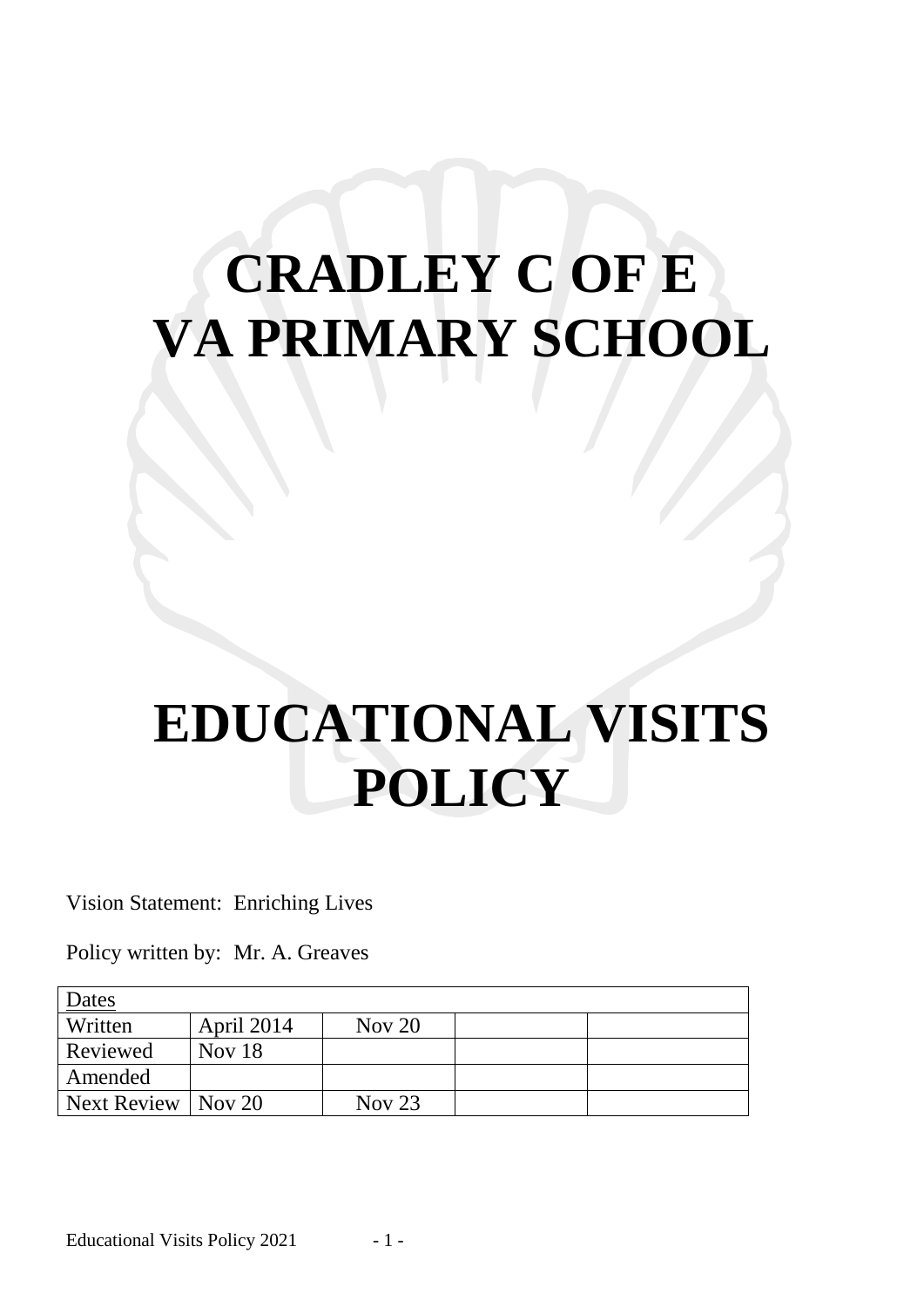# **CRADLEY C of E VA PRIMARY SCHOOL**

# **EDUCATIONAL VISITS**

'Love your neighbour as yourself' – Matthew 22:39. 'This is my commandment: love each other' - John 15:17

1, This policy has evolved from the DfEE guidelines and Herefordshire Council guidance for off site activities and visits. All details and forms may be found on Evolve.

# **2, Aims**

2.1, Cradley school's aim is to promote holistic development of all children so that physical, emotional and intellectual challenges and opportunities are part of our educational process to be accessed by all children.

# **3, Objectives**

- 3.1, So that our children have a wide variety of experiences we seek to enhance the personal and social development by
- 1. finding healthy, challenging well organised and supervised activities
- 2. visiting localities within our community and further afield<br>3 seeking to make off-site visits safe enjoyable and following
- seeking to make off-site visits safe, enjoyable and following good practice.

## **4, Categories for Off-Site Visits**

| Cat.                                                 | <b>Examples of programmes</b>                                | <b>Approval/Notification Procedure</b> |
|------------------------------------------------------|--------------------------------------------------------------|----------------------------------------|
| $\mathbf{A}$                                         | Local visits, journeys and studies that are:                 | Approval:                              |
|                                                      | • Less than 8 hours in duration                              | Head and/or Governors                  |
|                                                      | • Less than 50 miles from base                               | (Fill in Evolve form online)           |
|                                                      | In County or in Worcestershire (close to school)             |                                        |
|                                                      |                                                              | <b>Notification:</b>                   |
|                                                      | E.g. farm visits, visits to sites of historic, commercial or | None required                          |
|                                                      | cultural interest, some fieldwork, sport and leisure centre  |                                        |
|                                                      | visits, sports fixtures, journeys to a museum or theatre,    |                                        |
|                                                      | local parks and churches,                                    |                                        |
| B                                                    | Visits involving higher profile activities or a higher risk  | Approval:                              |
| due to the duration of the trip or the distance away |                                                              | Head and/or Governors                  |
|                                                      | from base, including:                                        | Fill on Evolve and Head approves       |
|                                                      | Outdoor and adventurous activities                           | before passing to County               |
|                                                      | • Overnight stays                                            |                                        |
|                                                      | Any off-site visit that is more than 8 hours in              | <b>Notification:</b>                   |
|                                                      | duration                                                     | LEA 10 days before trip                |
|                                                      | Any off-site visit that takes place more than 50             | (Evolve Form, plus accompanying)       |
|                                                      | miles from base                                              | documentation plus risk                |
|                                                      | Any visit out of county                                      | assessments)                           |
|                                                      |                                                              |                                        |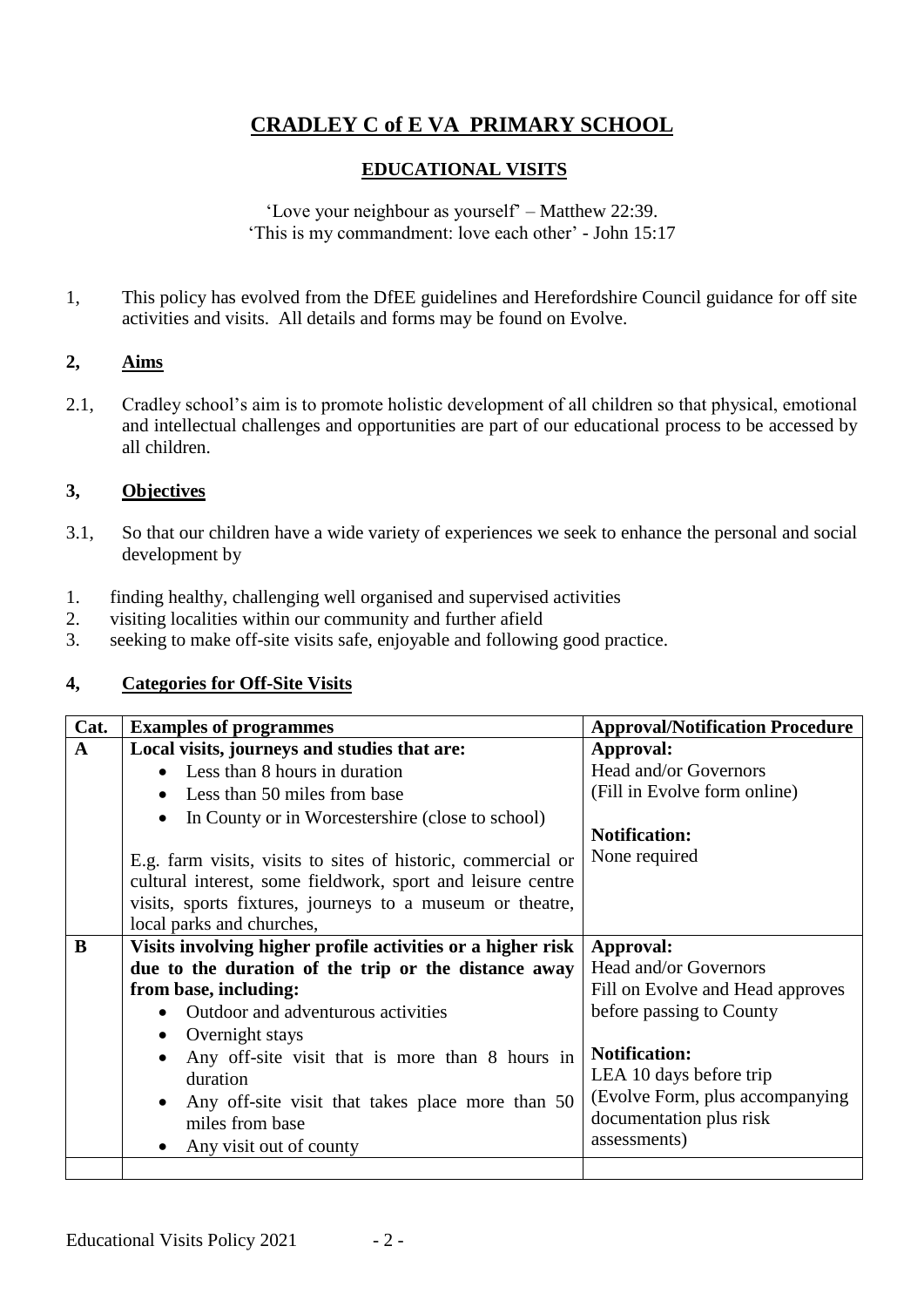| $\mathbf C$ | Visits with an increased risk due to distance away from<br>base or where there is significant concern about health,<br>safety or welfare, including: | Approval:<br>Head and/or Governors<br>(Evolve plus risk assessments and               |
|-------------|------------------------------------------------------------------------------------------------------------------------------------------------------|---------------------------------------------------------------------------------------|
|             | • All visits abroad                                                                                                                                  | documentation)<br><b>Notification:</b><br>LEA at planning stage<br>(No form required) |
|             |                                                                                                                                                      | LEA 10 days before trip<br>(Evolve plus risk assessments and<br>documentation)        |

## **5, Checklist for Off-Site Visits**

## **5.1, Purpose**

- Have you clearly identified the aims of the visit?
- Is the visit appropriate to the age, ability and aptitude of the group?

## **5.2, Location/venue**

- If using an external provider for adventurous activities, has the provider been 'checked' in line with Council guidelines?
- Do you know or have you visited the location(s)?

## **5.3, Insurance**

Is insurance cover adequate?

## **5.4, Risk assessments**

- Has a suitable risk assessment been carried out including Covid restrictions and prevention measures?
- Has the trip been put onto Evolve at least ten days before the event (especially if LA approval is required)?
- Are permission slips and documentation included in the Evolve application?

# **5.5, First aid and medical**

- Have you assessed the first aid needs for the visit?
- Do you have a first aid kit appropriate to the visit?
- Do you know if members of staff/helpers have medical conditions?

# **5.6, Young people**

- Have you advised young people in advance about your expectations for their behaviour?
- Are they aware of any 'rules'?
- Have you identified and agreed with young people and staff the sanctions available to curb unacceptable behaviour?
- Do you and/or other staff know the young people you are taking away?
- Is everyone aware of the nature and purpose of the visit?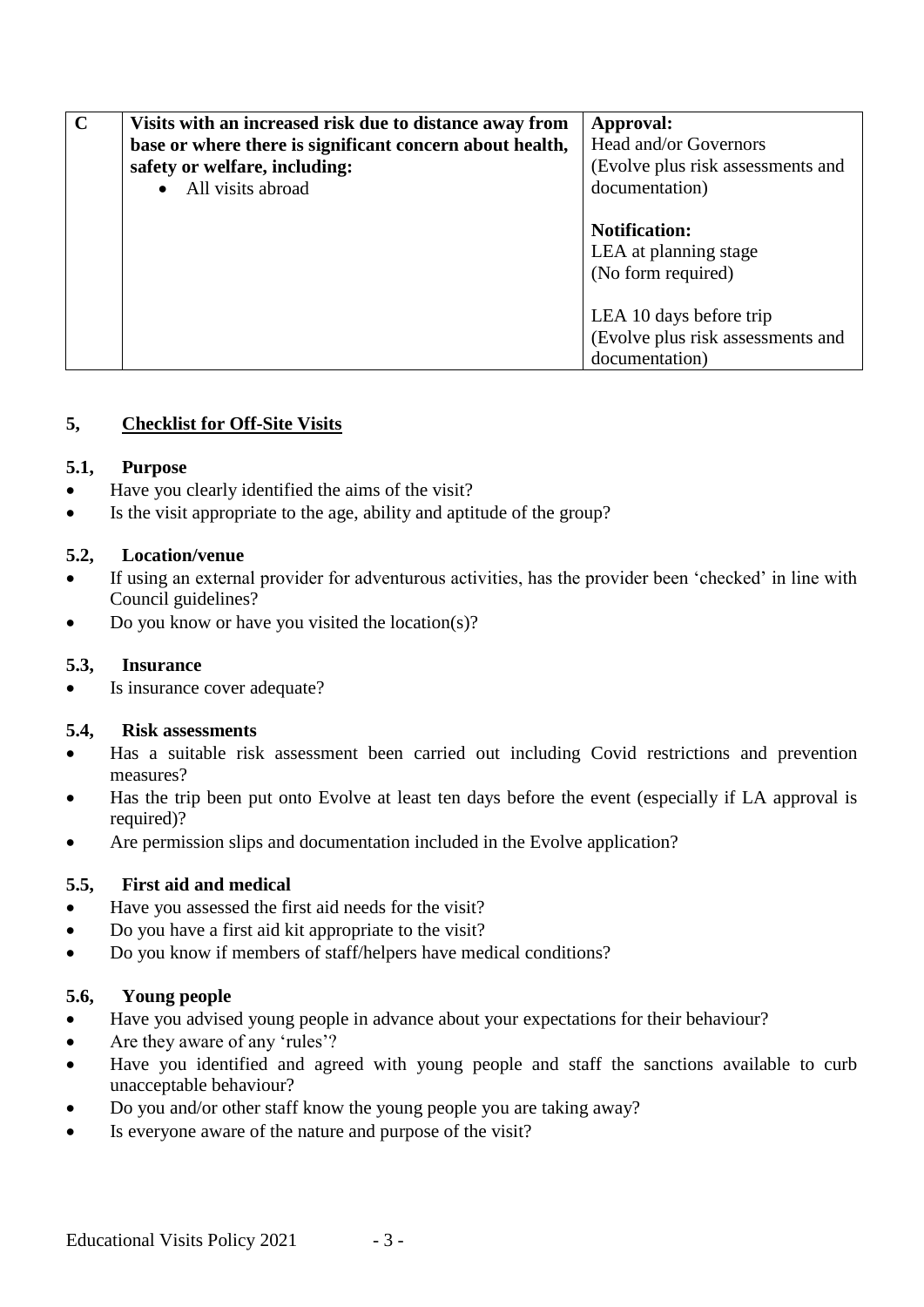# **5.7, Parents**

- Are parents aware of the behaviour expected of young people and that, in the event of gross misconduct, they are responsible for the early return of the young person?
- Are parents aware of the nature and purpose of the visit? Has written consent been obtained?
- Has parental consent been gained for named staff to administer specific medication/injection, and have they received appropriate training?
- Do you have parental consent forms for each young person on the visit?

# **5.8, Transport**

- Is there an appropriate balance between time spent travelling and time spent on site?
- Have you considered the suitability and safety of the transport to be used?

# **5.9, The Programme**

 Is there flexibility within the programme? (E.g. do you have appropriate contingency plans that would be suitable in the event of bad weather, staff illness, etc?)

# **5.10, Finance**

- Have all financial matters been appropriately dealt with?
- Have you sufficient cash/spare cash?

# **5.11, Emergency procedures**

- Do you have emergency contact telephone numbers for designated senior staff?
- Are you aware of the appropriate action to be taken in the event of a major accident/incident that might invite media attention?
- Is a mobile phone necessary? If so, can you get reception in the area you are visiting?
- Have you ensured that the base contact has the names of all participants, including adults, plus contact details?

# **5.12, Leadership**

- If staff are going to lead adventurous activities, have they been 'checked' in line with Council guidelines?
- Are you (the visit leader) aware of, and comfortable with, your role?
- Are all staff and helpers aware of, and comfortable with, their roles?

## **5.13, Competency**

- Do the adults in the party have the appropriate skills and competencies for the visit? (Check this carefully and arrange suitable training and/or briefing to clarify your expectations).
- Have adult helpers been approved by the Headteacher?

## **5.14, Supervision**

 Is the level of staffing sufficient for there to be adequate supervision at all times? This will be determined by (a) the type, level and duration of activity, (b) the requirements of the group, (c) the competence of staff, (d) the time of year and prevailing conditions.

## **5.15, Approval**

Has the venture been approved by the Headteacher?

## **5.16, Final Preparation**

Has there been suitable progression/preparation for young people prior to the visit?